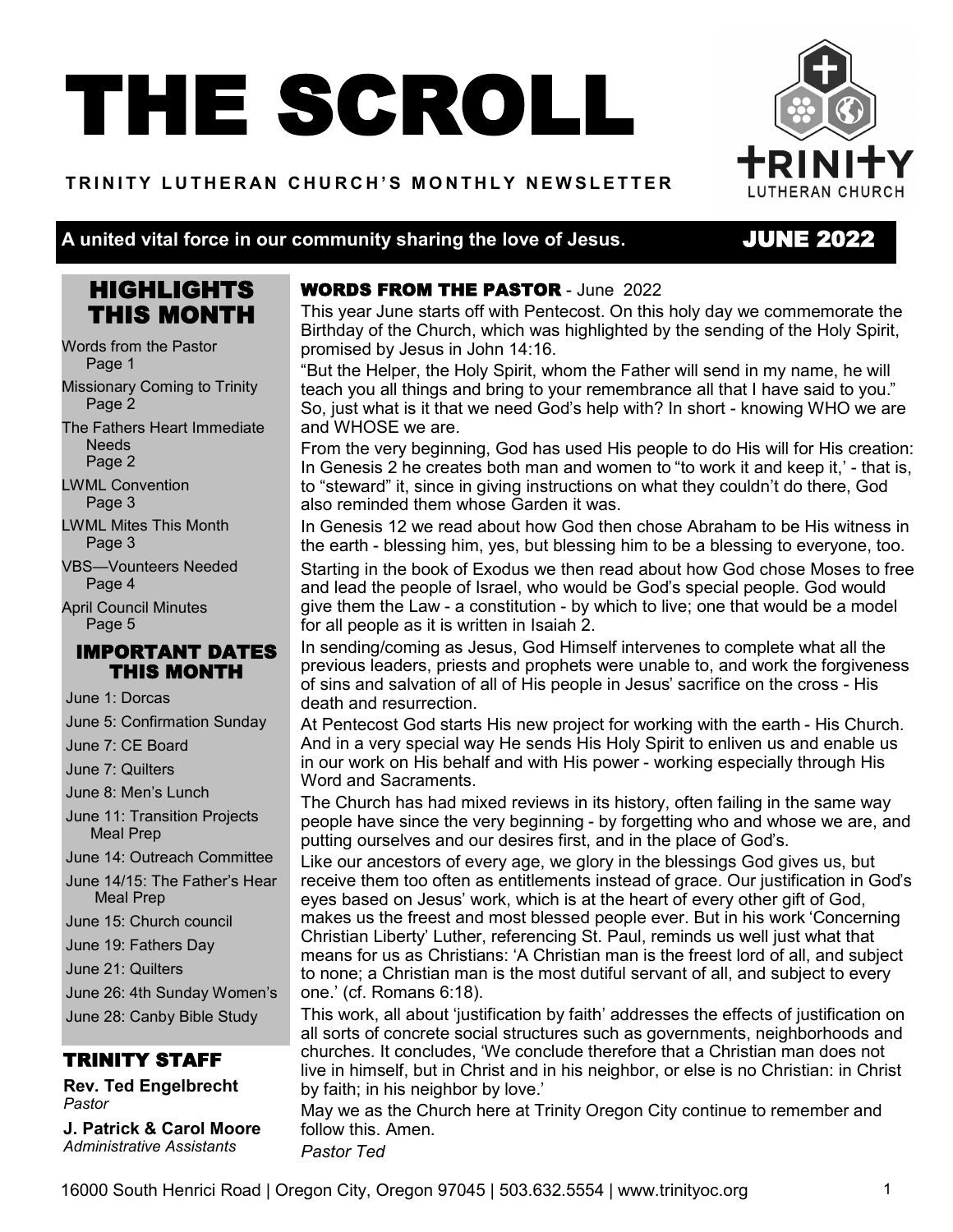#### SUNDAY SCHOOL

**Sunday Adult Bible Studies:** Brian Hawkins leads a study in the Library on Sundays after the Coffee Social. Carolyn Stucky leads the Women's Bible Study in Room 10 on the 4th Sunday of the month, after the Coffee Social.

**3 yr. olds to 5th grade:** meeting in-person in Rooms 1 & 3 through June 12.

**6th & 7th grade Confirmation students** will meet in-person in Rooms 6 & 8 on Sundays through June 12. **8th graders** will be meeting with Pastor Ted on Sunday mornings after the Coffee Social.

**High School Bible Study** will be meeting again in-person on Sunday mornings after the Coffee Social, in the Youth Room. We welcome Ahtia Clack as the new High School leader for the Bible Study.

#### SMALL GROUP BIBLE STUDIES

We like our small group Bible Studies to be about 8-10 people so that everyone has a chance to share. We currently have four groups:

Pastor Ted on Thursday mornings at 10:30 in the church library

Pastor Mike on Thursday evenings at his home

"Encouragers" meets on the 3rd Sunday of the month, contact Brian Hawkins for more information.

Rhoda Bohr has organized a Bible Study in the Canby Area, 4th Tuesdays at 7 pm.

If none of those work for you, please contact Henrietta Brooks and she can help you with organizing a new Bible Study group. We can provide materials to assist you. This is a great opportunity to lead people into a deeper relationship with God.

#### OUTREACH: MEALS FOR THOSE IN NEED

A big THANK YOU to all the hands who make meal preparation so light.

At The Father's Heart, we're back to delivering the meals, which are served indoors again; this saves money on takeout containers that were needed during the pandemic. We work to provide a nutritious meal to the clients they serve. A big thanks to Ed Lindquist who has volunteered to serve the meals.

For the Transition Projects, things are about to start changing. They are going to be remodeling current facilities and the overall process will take about a year to complete. In June, we're still delivering to our usual spot, *I* but that will soon be changing. We hope to have more information next month as Transition Projects transitions.



#### PRE-MEALS? FOOD THAT GIVES H.O.P.E

Trinity's "Forty Days of Giving" was a wonderful "shot in the arm" for the H.O.P.E. program in Oregon City. Helping Other People Eat is a shared program with four churches who distribute food to people in Oregon City and the surrounding area. We delivered 488 pounds of food right after Easter. This arrived the day after the local Methodist Church distributed a record of 64 boxes of food! As you can imagine, those at the lower end of the economic spectrum are experiencing the deleterious effects of inflation with particular difficulty.

Although we are not working on a particular effort currently, the food barrel is in the Narthex and you are more than welcome to bring food throughout the year. Whether it's a single food product or a bag, it will definitely be appreciated. What if everyone brought at least one can of food each week? Pick up something extra every time you shop. When the barrel starts to fill up, we'll empty it out and drop off the food at one of the local pantries.

#### MISSIONARY COMING TO TRINITY

On Sunday, July 17, Missionary Speaker Ethan Hutton will be speaking at both of the morning Worship Services. That evening, he will be speaking at 6:30 pm to those who might be interested in doing mission work in Costa Rica. Please plan to attend! The sun goes down later in the evening in mid-July, so if you don't like to drive in the dark, this is the perfect time to get out for an evening and learn more about what's happening in spreading the Gospel and how you can take part in it.

16000 South Henrici Road | Oregon City, Oregon 97045 | 503.632.5554 | www.trinityoc.org 2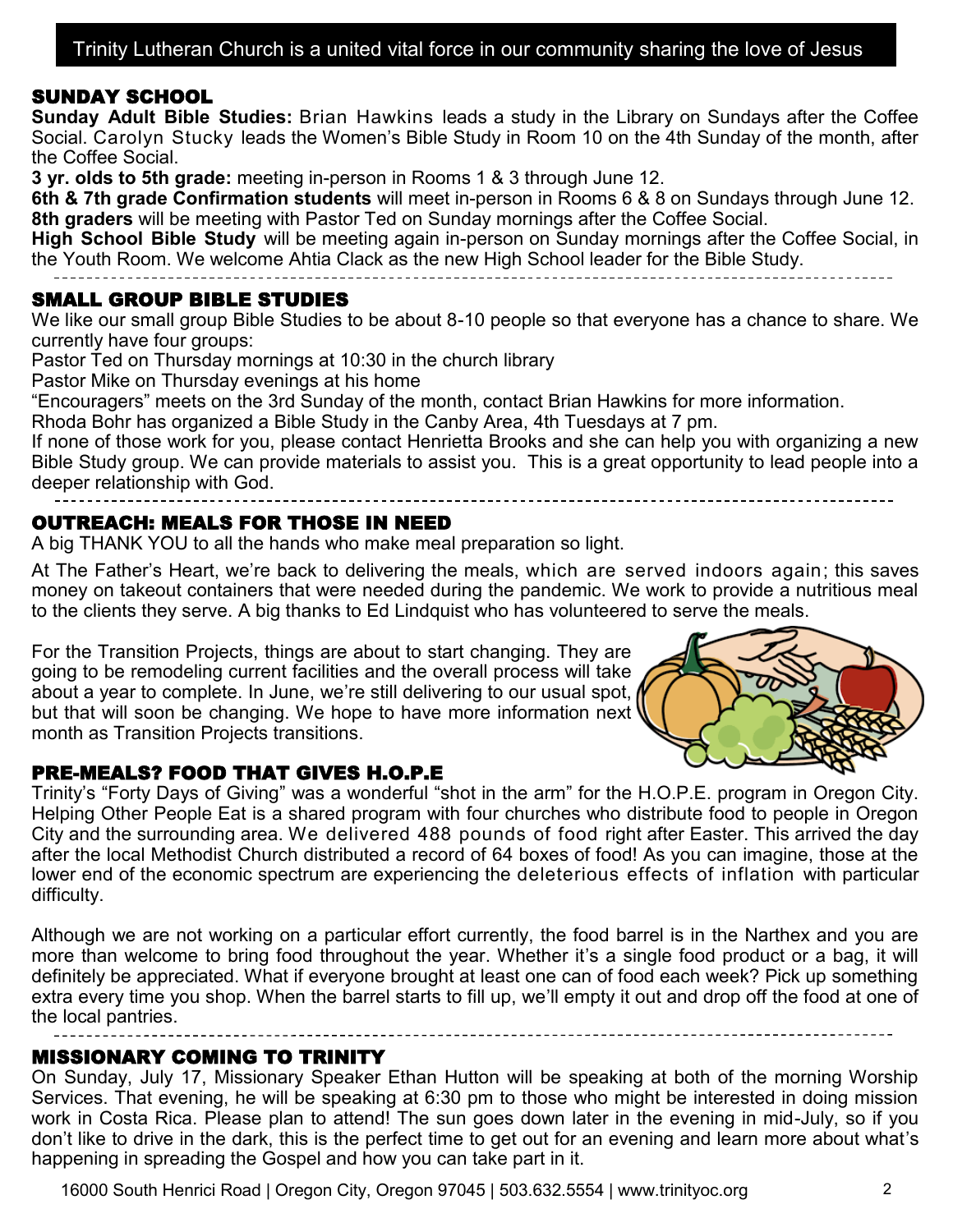#### Mercy Medical Care for Tanzania

Mwadui Lutheran School and Community — \$68,182

Mwadui Lutheran School in Tanzania is a training place for students aspiring to be pastors, teachers, or professionals. The boarding school began in 2010 and currently has over 200 students. The school has trained evangelists and pastors, while preparing professionals, and medical students for universities with a Biblical-based Christian education. Malaria and other illnesses are still rampant in this area. The nearest dispensary or clinic is 15 miles from the school. Four years ago, plans began to build a clinic and provide medical care to this region and the students at the school. Construction of the clinic is nearly completed. Medical equipment, medical



supplies, and medicine need to be purchased for the physician ready to serve the clinic.

This grant will provide funds over the next five years to purchase needed supplies. The clinic will serve not only the students of Mwadui Lutheran School but will also serve as a mercy ministry to the community and region that needs healthcare.

#### LWML CONVENTION COMING JUNE 24-26, 2022

LWML has not held a convention since 2018 - so please be sure to attend this year's convention - you won't want to miss it! It will be held at St. John Lutheran Church in McMinnville, Oregon. If you're wanting to stay in the area (recommended), there are two suggested hotels in the area, plus other hotels, Bed & Breakfast establishments, and an RV park nearby!

You are God's Masterpiece

This year's theme is "You Are God's Masterpiece." For more information and the convention agenda, go to the LWML-OR web page at https://www.lwmlor.org and click on the "Oregon Leaguer - Special Convention Edition 2022" link. Registration

forms are available on the LWML bulletin board. If there are any questions, please contact Carolyn Stucky, 503.349.3669. *A delegate is needed from the congregation women since Connie Adams and Carolyn Stucky cannot be a delegate.* Funding will be available.

#### FORTY DAYS OF LENT FOOD DRIVE WAS A SUCCESS!

Thank you to all of the members and friends of Trinity Lutheran Church for their donations of food for the HOPE Food Pantry in Oregon City. You gave to the Food Insecure members of our community 488 pounds of wonderful canned and packaged food. It always amazes me how much food you donate. As all of you know food prices are rising at a rapid pace.

Area families were having trouble feeding their families before and now it is affecting even more families in our community. Our pantry is so Blessed to be the recipient of your "Forty Days of Lent" food drive.

Thank you to each and everyone. Sharon & the Volunteers of the Methodist HOPE Pantry.

#### CONTRIBUTION\$

As the pandemic winds down and we return to a more normal/less abnormal/new normal time, our mission to spread the Gospel in and beyond the Oregon City area continues. Thank you for supporting the ministries of Trinity Lutheran Church!

| <b>2022 Collections</b>                | <b>Actual</b> |                                                                        |  |           | Budget Difference $\%$ , +/- |                                                  |  |
|----------------------------------------|---------------|------------------------------------------------------------------------|--|-----------|------------------------------|--------------------------------------------------|--|
| <b>Last Sunday</b>                     | Ś.            | 1,385                                                                  |  |           |                              | $\frac{1}{2}$ 5,000 $\frac{1}{2}$ (3,615) -72.3% |  |
| <b>Month-to-Date</b>                   |               | $\frac{1}{2}$ 14,888 $\frac{1}{2}$ 20,000 $\frac{1}{2}$ (5,113) -25.6% |  |           |                              |                                                  |  |
| <b>Year-to-Date</b>                    |               | \$88,950                                                               |  | \$110,000 |                              | $\frac{1}{2}$ (21,050) -19.1%                    |  |
| <b>Total Yearly Collection Budget:</b> |               |                                                                        |  | \$260,000 |                              |                                                  |  |
| Attendance                             |               | May 28                                                                 |  | 46/27     |                              |                                                  |  |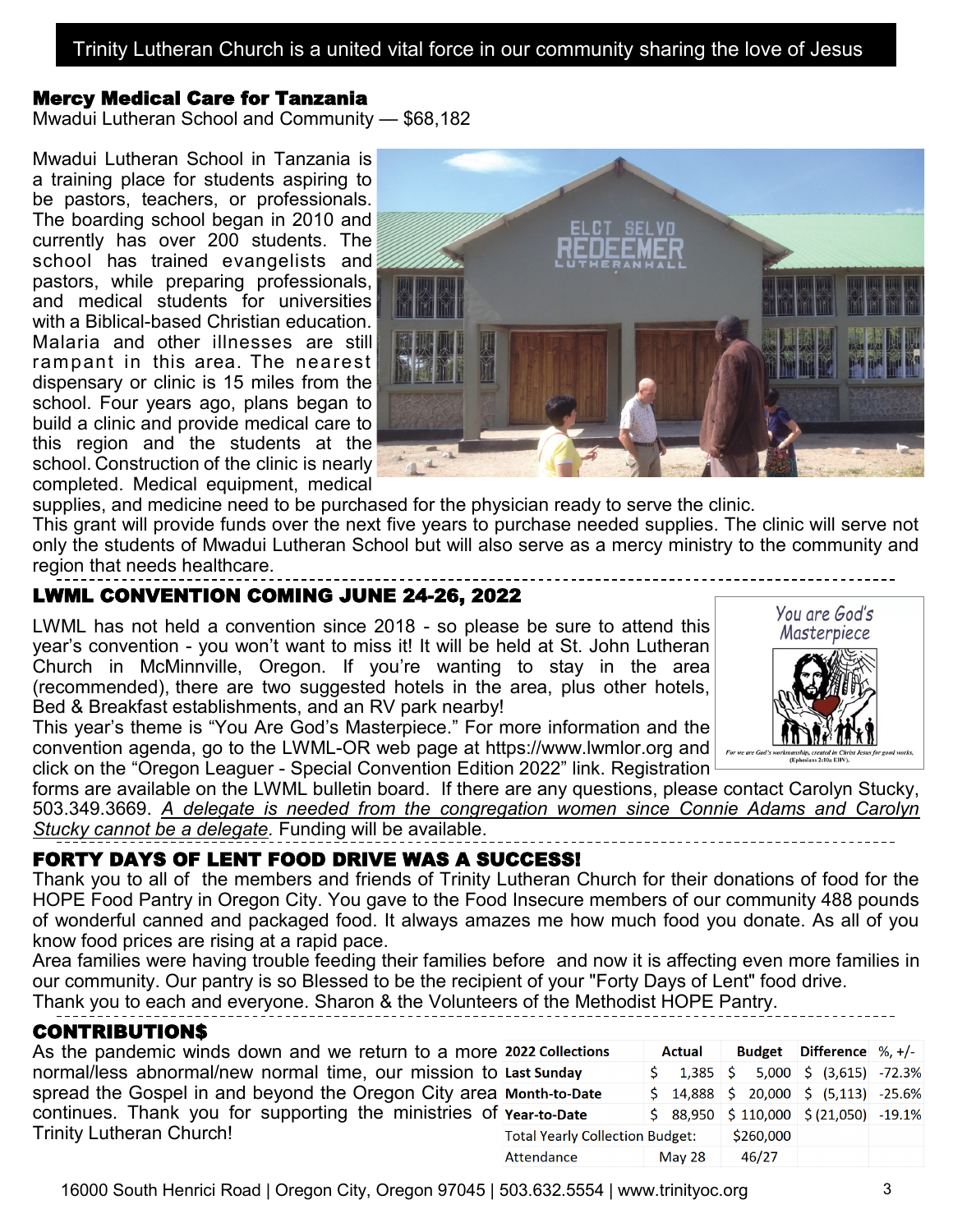#### VBS COORDINATOR NEEDED

The Board of Education continues to encourage volunteers to help with VBS - July 25-29 from 6:00 to 8:30 PM. The VBS program will take students on a Southwest adventure as they explore God's greatness.

There is a need for a director or co-directors. A step by step director's manual can assist you in what directors do and when. Also we are searching for other individuals to help in the kitchen, be team leaders, play games, and help interact with youth that going into First Grade to those that have finished 6th grade during the past school year. God has blessed all of us with skills and abilities. With His guidance we can share Jesus' great and abundant love with our younger youth and guests.

Please call Carolyn Stucky (503-652-1407) or Henrietta Brooks (503-656-18155) to volunteer or ask for more information.

The Sunday School classes (Pre-school-7th grade) will conclude on June 12th and resume in September. The Sunday AM Adult Bible Class will continue through the Summer months. Come and join the class and be refreshed.

*Editor's note:* the Scroll Editor had a college friend who was in Air Force ROTC and went into the Air Force full time and eventually retired. He spent time at Vandenburg Air Force Base, and said when he arrived there, it took a "full-bird Colonel" to launch a rocket, but by the time he left, enlisted men were launching rockets. He said that rocket science has been reduced to checklists.

Group Publishing, the company that publishes our VBS, has reduced the process of coordinating a VBS program to checklists. Although it's unfortunate that we won't have a rocket to launch (wouldn't that bring in a lot of kids!), the VBS program is not all that difficult to coordinate.

## CHRISTMAS OUTREACH COORDINATOR NEEDED

The Outreach Committee is in need of a coordinator/co-coordinators to head the Christmas outreach activities. We are open to new ideas! This ministry has many perks. The months of November and December can be a bit chaotic, but once the gifts are out & delivered - what a blessing to see the smiles on the faces and all of the thanks.

This is truly a wonderful ministry! If you are interested, please contact Pat Benjamin or Pastor Ted.

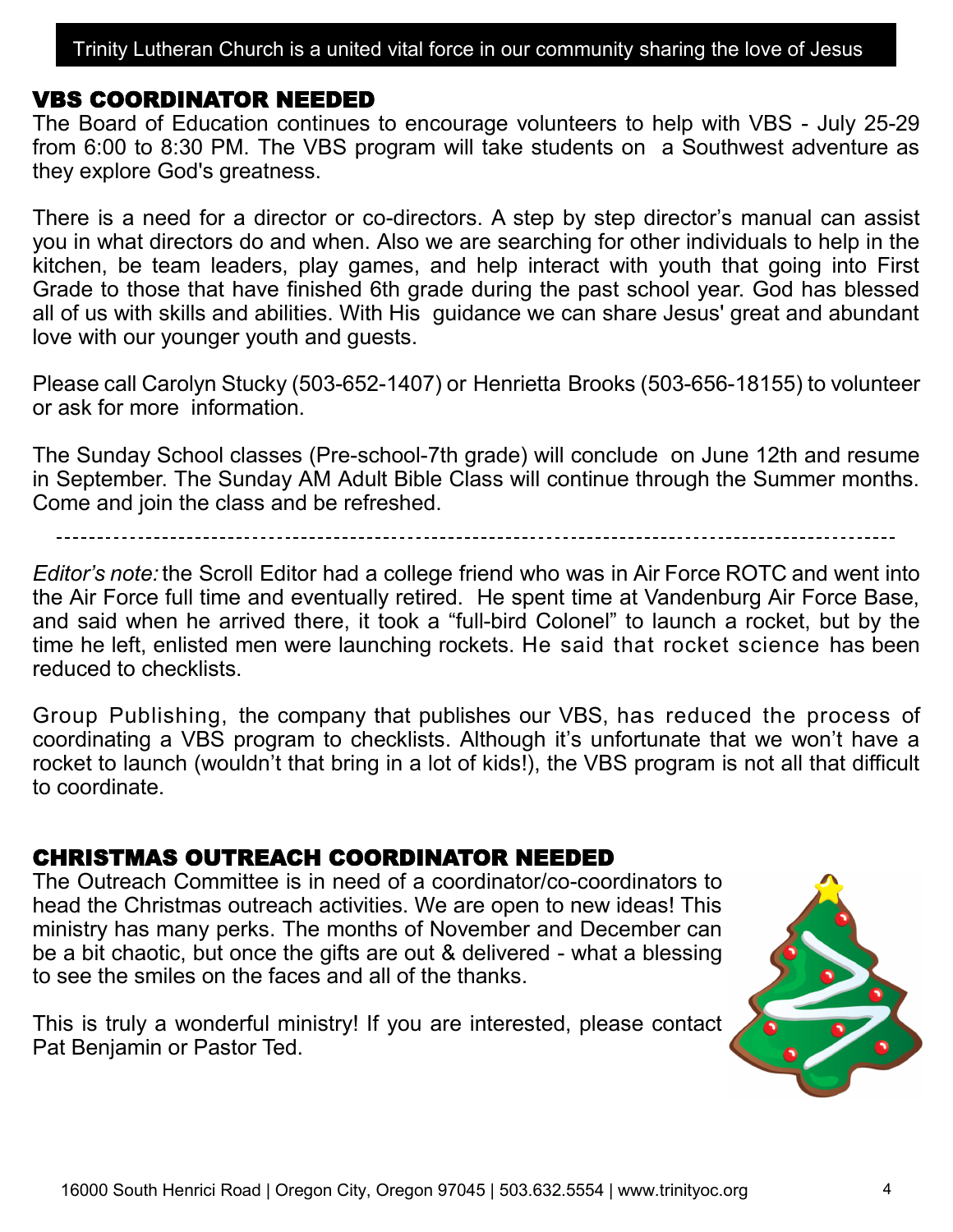### TRINITY LUTHERAN CHURCH | COUNCIL MEETING MINUTES | April 11, 2022

**Attendees:** Brian Hawkins, Troy Palmer, Melissa Deyoe, Ronda Corless, Connie Adams, Pastor Ted, Carolyn Stucky

Melissa started the meeting with a devotion about spring and new beginnings. New beginnings are always possible with Jesus.

The March meeting minutes were approved.

Guest presentation by Cary Martenson, Angie Stone, and Ahtia Clack to explain what will be presented at the May Congregation meeting with regards to a contemporary praise worship service. Is there a worship ministry that isn't being fulfilled at Trinity? The service outline will be simpler and more attractive to the youth but still Lutheran. The service will be more visual and have only a simple bulletin. This committee will present the time changes and inform the congregation that it will be a six-month trial and we can reevaluate how it's going at that time. The contemporary service and time changes will begin on May 15th.

**Christian Education:** Carolyn Stucky (Present - No Report)

Carolyn reported CE is getting ready to order VBS materials and there will be a light meal. VBS will be July 25-July 29 from 6:30-8:30pm. Volunteers will be here at 5:30pm. There will be a small charge for VBS. CE board discussed the sign on Henrici and they talked to Herb about the sign. It was suggested that there be a sleeve where events could be advertised on the sign. Properties board will discuss changing the sign.

**Outreach:** Pastor Ted/Connie Adams (Present - No Report)

Outreach reported that they have been planning one event per month.

#### **AVIT: Paul Petrone (Absent - No Report)**

Troy reported that he is going to look into a wireless system going into the Jade room and will get a price for it. There are currently three people trained to run the sound booth. There was discussion on the length of the bulletin and what is projected vs what is not.

**Pastor Report: Pastor Ted (Present - No Report)** We discussed Nona's Children moving forward with using a room at the church occasionally. This was approved previously by Council. This is a 501c3 organization and we need them to provide a copy of their approved 501c3 status and copy of insurance coverage. They will use the facility only during the hours when J. Pat or Pastor are at the

church.

The Seder meal was a huge success, there were 47 people in attendance. The donations went towards Jews for Jesus.

**Elders:** Craig Nickles (Absent - No Report)

**Treasurer Report:** Melissa Deyoe (Present - See Report)

For the month ending February 28, 2022, the church reports a loss from operations of \$7,806. For the 2 month period ending February 28, 2022, the church reports an overall loss of \$6,003 from operations. For the month ending March 31, 2022, the church reports a gain from operations of \$3,351. For the 3 month period ending March 31, 2022, the church reports an overall loss of \$2,652 from operations. There was discussion about the services Huston Accounting does for us. A facilities use committee was discussed with the possibility of this committee being made up of people from some of the other committees.

**Financial Secretary:** Connie Adams (Present - No Report)

**Property Board:** Herb Meissel (Absent—No Report)

**President:** Brian Hawkins (Present—No Report)

**Vice President:** Troy Palmer (Present - No Report)

#### **Unfinished Business** - None

Facilities approval process was discussed. Troy will send J. Pat the agenda for the Congregation meeting. The agenda includes the open Council and Elder positions, second service committee, and financial update.

#### **New Business**

The next council meeting will be on May 18, 2022 at 6:30pm and will be in the church library. Connie will do the devotion. The congregation meeting will be May 1, 2022.

On May 10th, the Council corresponded through email regarding a financial need in the church. A motion was made by Craig to support the one-time payment of emergency auto repairs for one of our congregation families via Council Special Funds in the amount of \$735.28. The motion was seconded by Melissa. Council voted through email and the motion passed with one abstention.

Troy closed the meeting in prayer at 8:45pm.

Respectfully Submitted

*Ronda Corless – Recording Secretary*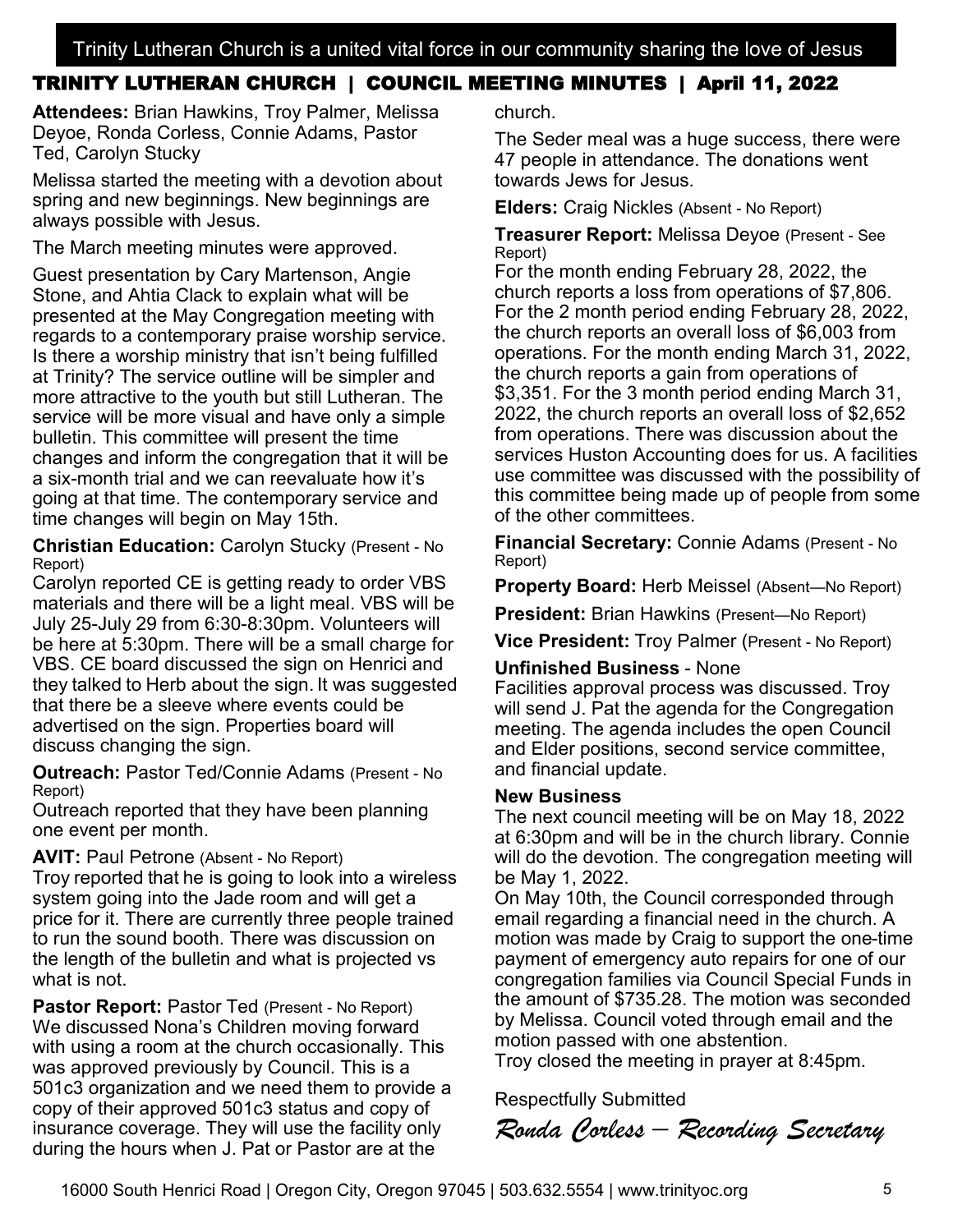#### GET INVOLVED!

If you would like to become involved in any of these areas of service you can use the Communication card or find sign-up pages on the orange *Get Involved* bulletin board across from the coffee service. Any assignments before Trinity reopens will be cancelled.

|                       | <b>Greeters</b> |
|-----------------------|-----------------|
| June 5 <sup>th</sup>  | <b>Elders</b>   |
| June 12 <sup>th</sup> | <b>Elders</b>   |
| June 19 <sup>th</sup> | <b>Elders</b>   |
| June 26 <sup>th</sup> | <b>Elders</b>   |
|                       |                 |

#### *If you see blank space that means we need caring individuals to help out.*

|                       | <b>Communion Set-Up</b> |
|-----------------------|-------------------------|
| June $5th$            | TBA                     |
| June 19 <sup>th</sup> | TBA                     |
|                       |                         |
|                       |                         |

| Lectors (9 am Service) |
|------------------------|
| TBA                    |
| <b>TBA</b>             |
| TBA                    |
| TBA                    |
|                        |
|                        |

|                       | <b>Flowers</b>  |  |
|-----------------------|-----------------|--|
| June $5th$            | Vases available |  |
| June $12^{\text{th}}$ | Vases available |  |
| June 19 <sup>th</sup> | Vases available |  |
| June $26th$           | Vases available |  |
|                       |                 |  |

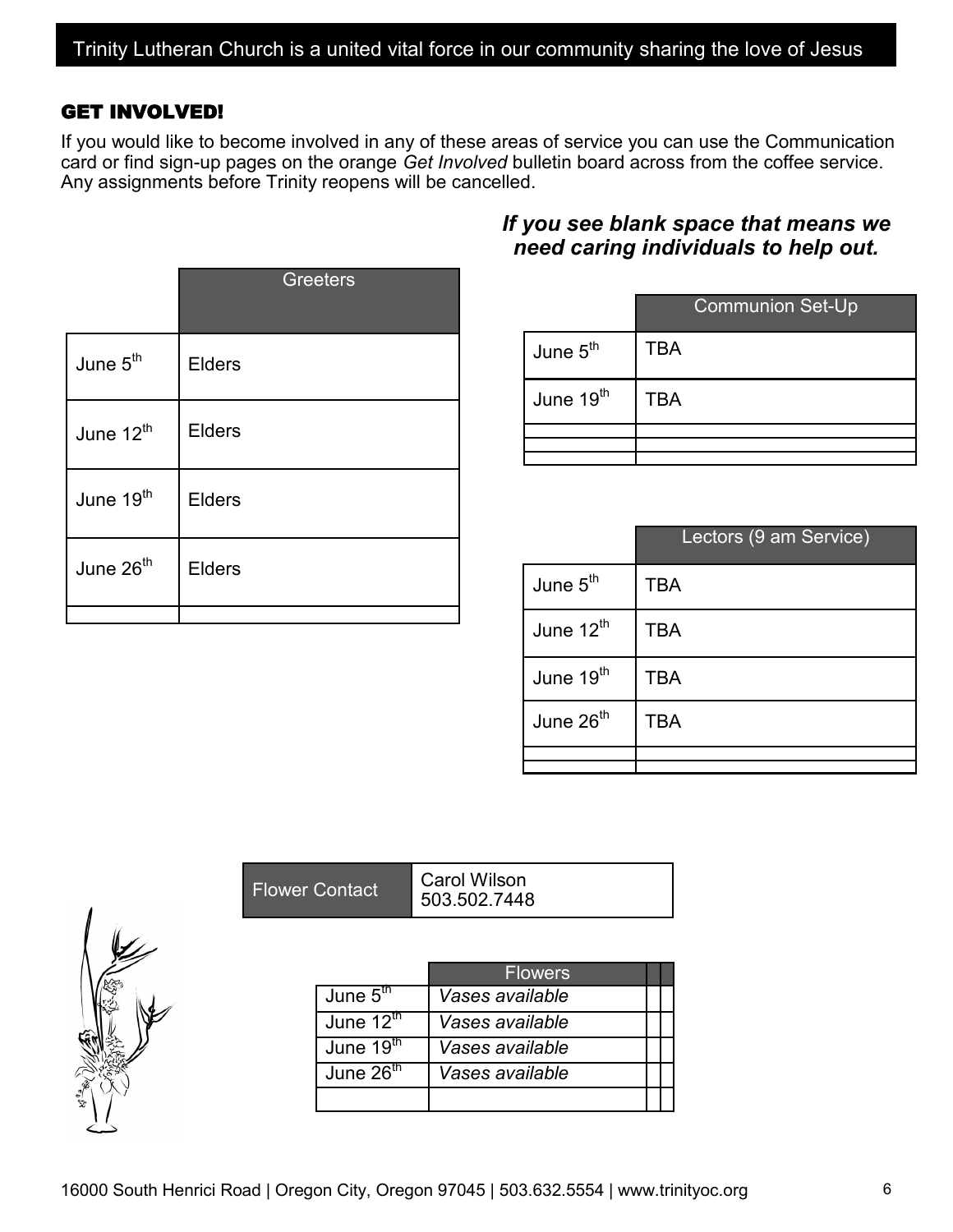#### Trinity Lutheran Church is a united vital force in our community sharing the love of Jesus

#### TRINITY LUTHERAN CHURCH | OREGON CITY | LEADERSHIP LIST

Additional contact information for the following individuals is available in the church directory.

#### **Board of Elders (term ends)**

Head: Craig Nickles **B**, 503.819.4525 (2022) Jeff Allen **E, L, T** 206.228.3724 (2021) Al Bohr **H, I, J, O** 503.980.8047 (2022) Ray Clack **M, N** 503.656.3891 (2022) Levi Darnell **A, D, R** 503.631.7559 (2023) Cary Martenson **C, G, K, V, Z** 503.632.3879 (2023) Louis Miller **F, W** 971.404.4771 (2023) Dave Wilson **P, S** 503.632.4068 (2021)

#### **Council Officers**

President: Brian Hawkins (2022) Vice President: Troy Palmer (2021) Treasurer: Melissa Deyoe (2021) Recording Secretary: Rhonda Corless (2022) Financial Secretary: Connie Adams (2022)

#### **Property Board**

Herb Meissel (2022)

#### **Audio, Video, Information Technology**

Paul Petrone

#### **Outreach**

Pat Benjamin; Carol Wilson

#### **Christian Education Board**

Henrietta Brooks Carolyn Stucky

#### **Facility & Building Use**

Herb Meissel

#### **Trinity Office Email Addresses**

Pastor: Rev. Ted Engelbrecht

pastor.ted@trinityoc.org Administrative Assistants: office@trinityoc.org

#### **Publications**

Bulletin & Scroll Editor: Admin Assistants

#### **Ministry Primary Contacts**

**Dorcas Circle** Lee Duvinage

**Prayer Chain** Coordinator: Jacquie Ingalls ingalls.rose@yahoo.com Assoc. Coordinator: Shirley Albrecht 503.656.7721

#### **Prayer & Praise** Henrietta Brooks

#### **LWML/Mission Guild** Carolyn Stucky

**Quilters**

## Sheila Wahl

**Communion Guild** Carol Wilson

#### **Altar Committee** Colleen Brinkert Carol Wilson

**Thursday Bible Study** Pastor Ted

**Thrivent** www.thrivent.com

#### **Trinity Oregon City Missions and Contacts**

#### **Local Outreach**

- **Transitions Projects** (Portland) Lee Duvinage
- **The Father's Heart Street Ministry** (Oregon City)
- **Love INC** Office 503.655.4223 ext. 2
- **True Housing** 503.234.8757
- **Lutheran Latino Ministries** PO Box 293, Mt. Angel, OR 97362

#### **National Outreach**

- **LCMS Disaster Fund**
- **LWML**

#### **International Outreach**

- **Child Beyond International**, Guatemala
- **Compassion International**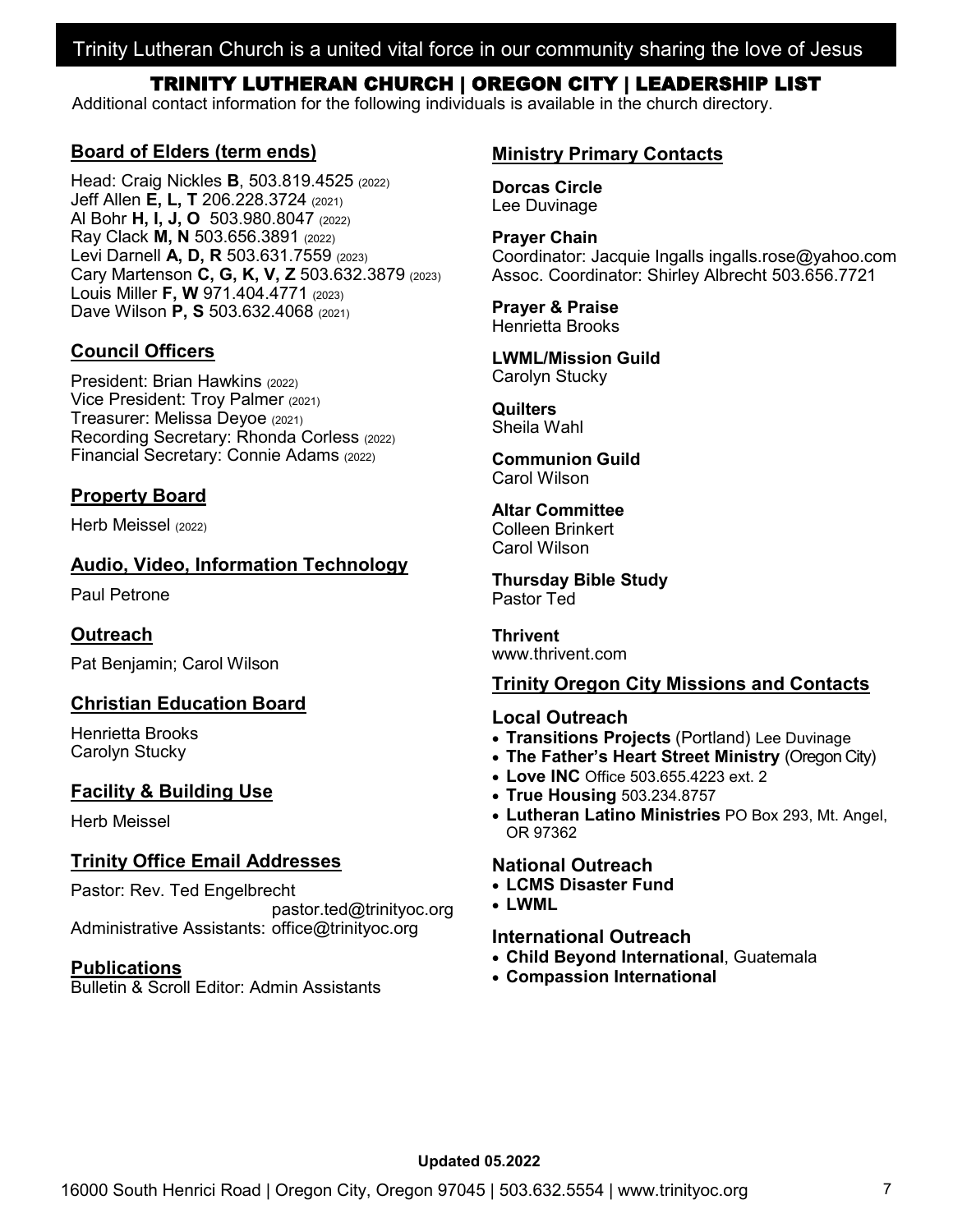Trinity Lutheran Church is a united vital force in our community sharing the love of Jesus

## JUNE 2022

## BIRTHDAY & *ANNIVERSARY* CALENDAR

| <b>Sun</b>                                                             | Mon                                                                                    | <b>Tue</b>                                                         | <b>Wed</b>                  | Thu                                                        | Fri                | <b>Sat</b>                                |
|------------------------------------------------------------------------|----------------------------------------------------------------------------------------|--------------------------------------------------------------------|-----------------------------|------------------------------------------------------------|--------------------|-------------------------------------------|
|                                                                        |                                                                                        |                                                                    | $\mathcal{I}_{\mathcal{I}}$ | $\overline{2}$<br>Rae Meissel<br>Paul & Jessica<br>Petrone | $\mathfrak{Z}$     | $\overline{4}$<br>Shirley Albrecht        |
| $5\overline{)}$<br><b>Brian Bills</b>                                  | 6<br>Cary & Krista<br><b>Martenson</b>                                                 | $\overline{7}$                                                     | $\delta$                    | 9                                                          | 10<br>Connie Woody | 11<br>Dan Trappe<br>Dave & Beth<br>Wilson |
| 12<br>Daralyn Michel<br>Mary Turner<br>Travis & Angela<br><b>Stone</b> | 13<br>Gary Brinkert<br>Mary Heins<br>Pastor Ted<br>John & Phyllis<br><b>Ernsberger</b> | 14<br>Julie Handy                                                  | 15<br>Ethan Petrone         | 16                                                         | 17                 | 18<br>Dane Lais                           |
| 19                                                                     | 20<br>Wayne Tiusanen                                                                   | 21<br>Krista Martenson<br><b>Oliver &amp; Aimee</b><br><b>Noss</b> | 22                          | 23                                                         | 24                 | 25                                        |
| 26<br>Erich & Amy Lais                                                 | 27                                                                                     | 28                                                                 | 29                          | 30                                                         |                    |                                           |